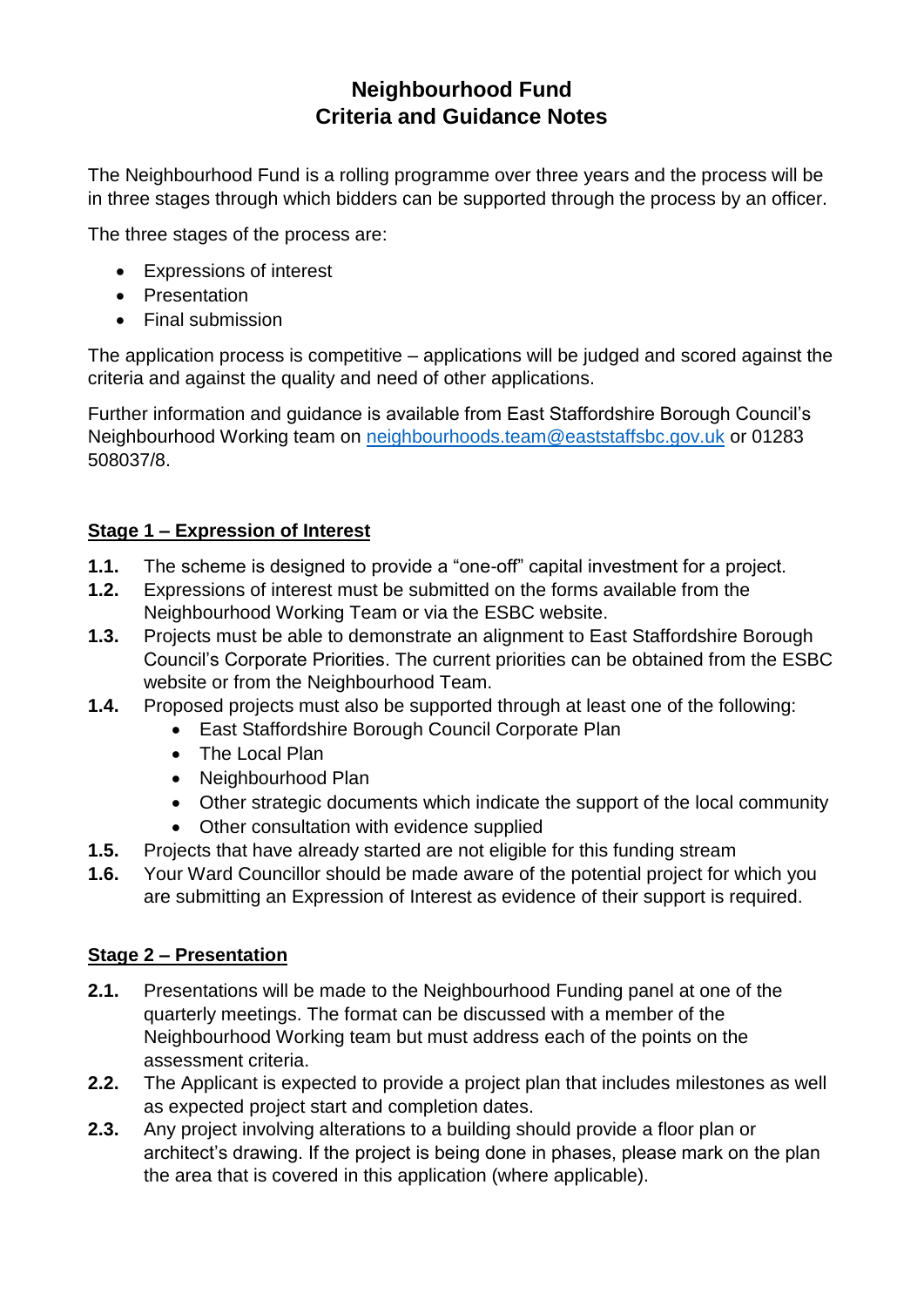- **2.4.** At this stage the Panel will provide feedback to the applicant about the project and whether it will be able to continue along this path to secure the funding for the project. If the Panel grant support to an applicant, an "in principle" decision will be given as to the level of funding that could be awarded at the final submission stage.
- **2.5.** Except for in exceptional circumstances, 50% match funding is required.

#### **Stage 3 – Final submission**

- **3.1.** For projects that are able to progress to this stage a Neighbourhood Fund grant application will need to be completed and submitted to one of the quarterly panel meetings. Forms are available from the Neighbourhood Working team.
- **3.2.** Evidence of other sources of funding for the project will have to be supplied.
- **3.3.** Grants can be approved pending confirmation that the other funding sources have been secured but the funds will not be released until such confirmations are supplied.
- **3.4.** The value of the application will determine the procedures that have to be adhered to. The table below sets out ESBC rules and copies of quotes will need to be supplied at this stage.

| Goods/Services    | <b>Procurement Procedure</b>                                       |
|-------------------|--------------------------------------------------------------------|
| Up to £3000       | One oral quotation (confirmed in writing<br>over £500)             |
| £3,001 to £50,000 | <b>Three Written Quotations</b>                                    |
| £50,001 or more   | Invitation to tender to at least three,<br>normally no more than 6 |

- **3.5.** The grant approval is based on the information given during the process.
- **3.6.** The Applicant will use the grant only in accordance with the details in the application.
- **3.7.** All relevant permissions (Planning and/or Building Regulations consent) have been obtained by the time your application is assessed by the grants panel (where applicable).
- **3.8.** Projects will need to complete an equality assessment of a type that is included in the application pack.
- **3.9.** No additional awards will be made to cover the cost of Value Added Tax.
- **3.10.** Applicants must understand their responsibilities and have in place, suitable policies such as Health and Safety, safeguarding, use of volunteers. Applicants must demonstrate compliance with any other legislation governing the activity being undertaken. Overall responsibility remains with the organisation applying for the grant and not with East Staffordshire Borough Council.
- **3.11.** By accepting a grant from the Neighbourhood Fund, applicants agree to complete project update forms in the format that will be supplied to them and within the agreed timescales.